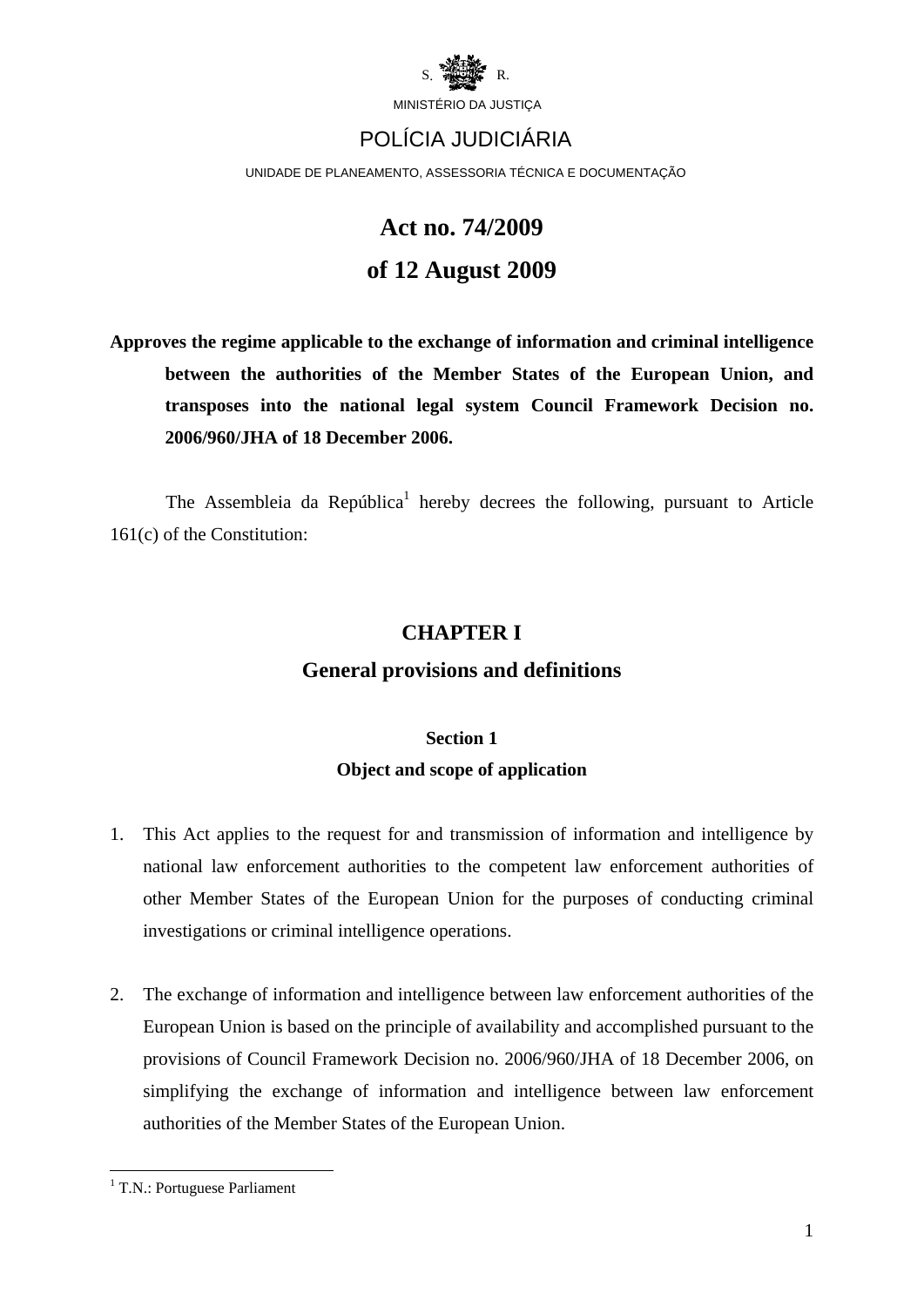

## POLÍCIA JUDICIÁRIA

UNIDADE DE PLANEAMENTO, ASSESSORIA TÉCNICA E DOCUMENTAÇÃO

### **Section 2 Definitions**

For the purposes of this Act:

(a) 'competent law enforcement authority': a police, customs or other authority, with the exception of agencies or units dealing especially with national security issues, that is authorised by national law to detect, prevent and investigate offences or criminal activities and to exercise authority and take coercive measures in the context of such activities, namely one of the following, as far as the Portuguese Republic is concerned:

Polícia Judiciária<sup>2</sup>;

Guarda Nacional Republicana<sup>3</sup>;

Polícia de Segurança Pública<sup>4</sup>;

Direção Geral das Alfândegas e dos Impostos Especiais sobre o Consumo<sup>5</sup>; Other criminal police bodies with specific competence;

- (b) 'criminal investigation': a procedural stage within which action as defined in section 1 of Act no. 49/2008 of 27 August 2008, is taken by a competent law enforcement authority;
- (c) 'criminal intelligence operation': a procedural stage, not yet having reached the stage of a criminal investigation, within which a competent law enforcement authority is legally entitled to collect, process and analyse information about offences or criminal activities with a view to establishing whether concrete criminal acts have been committed or may be committed in the future;
- (d) 'information and/or intelligence':
	- (i) any type of information or data which is held by law enforcement authorities; and

<u>.</u>

<sup>&</sup>lt;sup>2</sup> T.N.: Criminal Police

<sup>&</sup>lt;sup>3</sup> T.N.: National Republican Guard

<sup>&</sup>lt;sup>4</sup> T.N.: Public Security Police

<sup>5</sup> T.N.: Directorate-General for Customs and Excise Duties on Consumption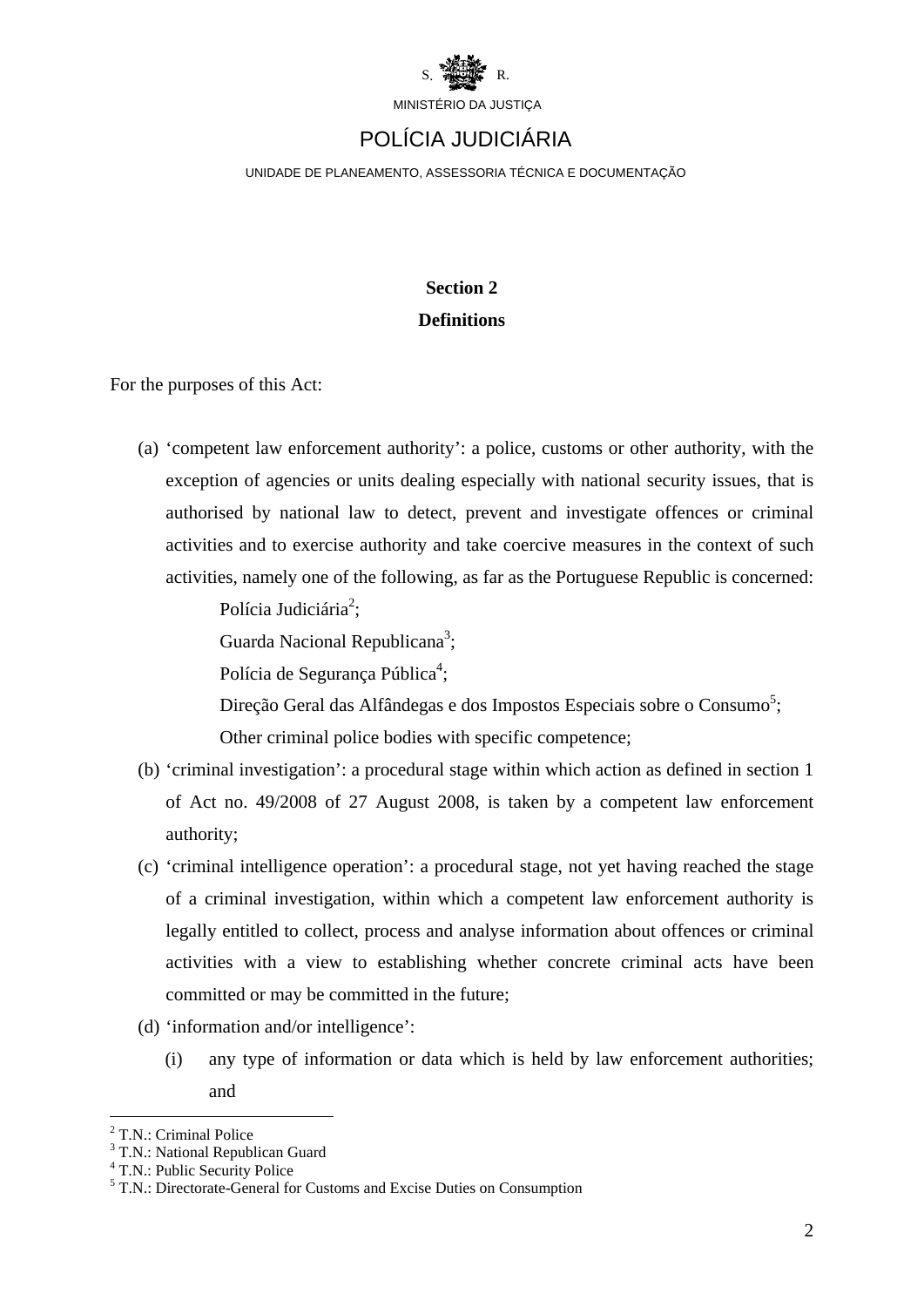

## POLÍCIA JUDICIÁRIA

#### UNIDADE DE PLANEAMENTO, ASSESSORIA TÉCNICA E DOCUMENTAÇÃO

- (ii) any type of information or data which is held by public authorities or by private entities and which is available to law enforcement authorities without the use of means of evidence gathering as referred to in section 3(1)(c).
- (e) 'offences': those referred to in section 2(2) of Act no. 65/2003 of 23 August 2003.

#### **Section 3**

#### **Limits on the obligation to cooperate**

- 1. This Act does not establish any obligation:
	- (a) to gather and preserve information and intelligence in order to provide it to the competent law enforcement authorities of other Member States;
	- (b) to provide information and intelligence to be used as evidence before a judicial authority;
	- (c) to obtain information and intelligence with the use of means of evidence gathering, as defined by Portuguese national law.
- 2. When gathered in a context other than that of the inquiry or investigation, or other than that of a preventive investigation procedure as provided for by Act no. 36/94 of 29 September 1994, the information or intelligence referred to in section 2(c), if gathered as a result of the police measures laid down in chapter V of Act no. 53/2008 of 29 August 2008, may only be transmitted, without authorisation of the competent judicial authorities, to authorities as provided for in section 1.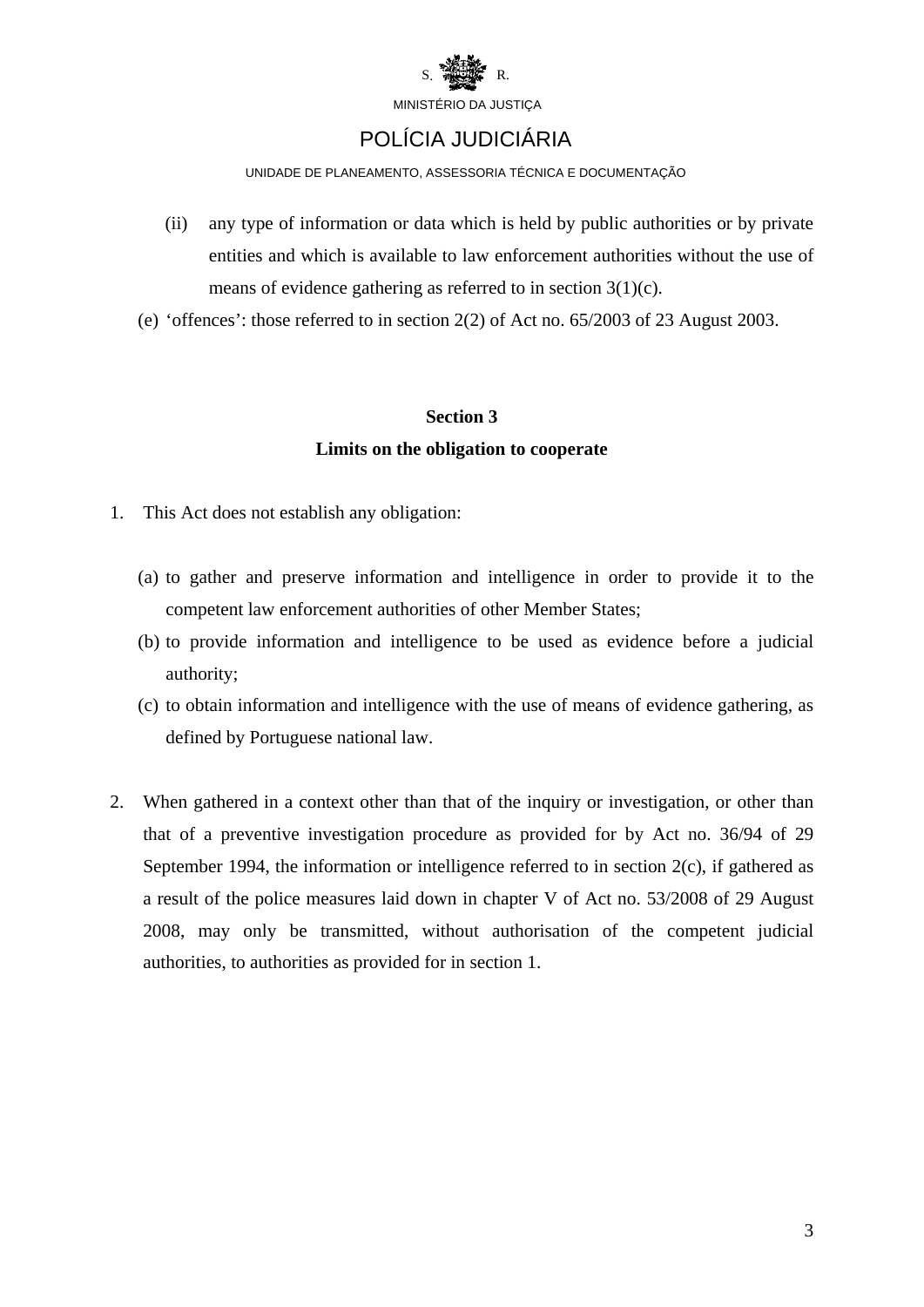

## POLÍCIA JUDICIÁRIA

UNIDADE DE PLANEAMENTO, ASSESSORIA TÉCNICA E DOCUMENTAÇÃO

## **Section 4 Equal treatment**

- 1. Conditions identical to those legally provided for with regard to the communication of information and intelligence between the national authorities referred to in section 2(a) shall apply to the exchange of information and intelligence as provided for by this Act.
- 2. In cases where the access to information or intelligence legally depends on an agreement or authorisation of a judicial authority, it shall be requested by the requested authority to the competent judicial authority, so as to be decided upon according to rules identical to those applying to national authorities.
- 3. Where the information or intelligence sought has been obtained from another Member State or from a third country and has been gathered for a specific, explicit and legitimate purpose, subject to the principle of purpose, its transmission to the competent law enforcement authority of another Member State may only take place with the consent of the Member State or third country that provided it.

#### **Section 5**

#### **Investigation secrecy and professional secrecy**

- 1. In each case of exchange of information or intelligence, the national law enforcement authorities shall comply with the requirements under existing legislation on investigation secrecy and shall, in accordance with national law, guarantee the confidentiality of all information and intelligence of such nature.
- 2. Whoever, in the performance of his duties, obtains knowledge of information, which is not allowed by law to become publicly known, shall be bound by professional secrecy,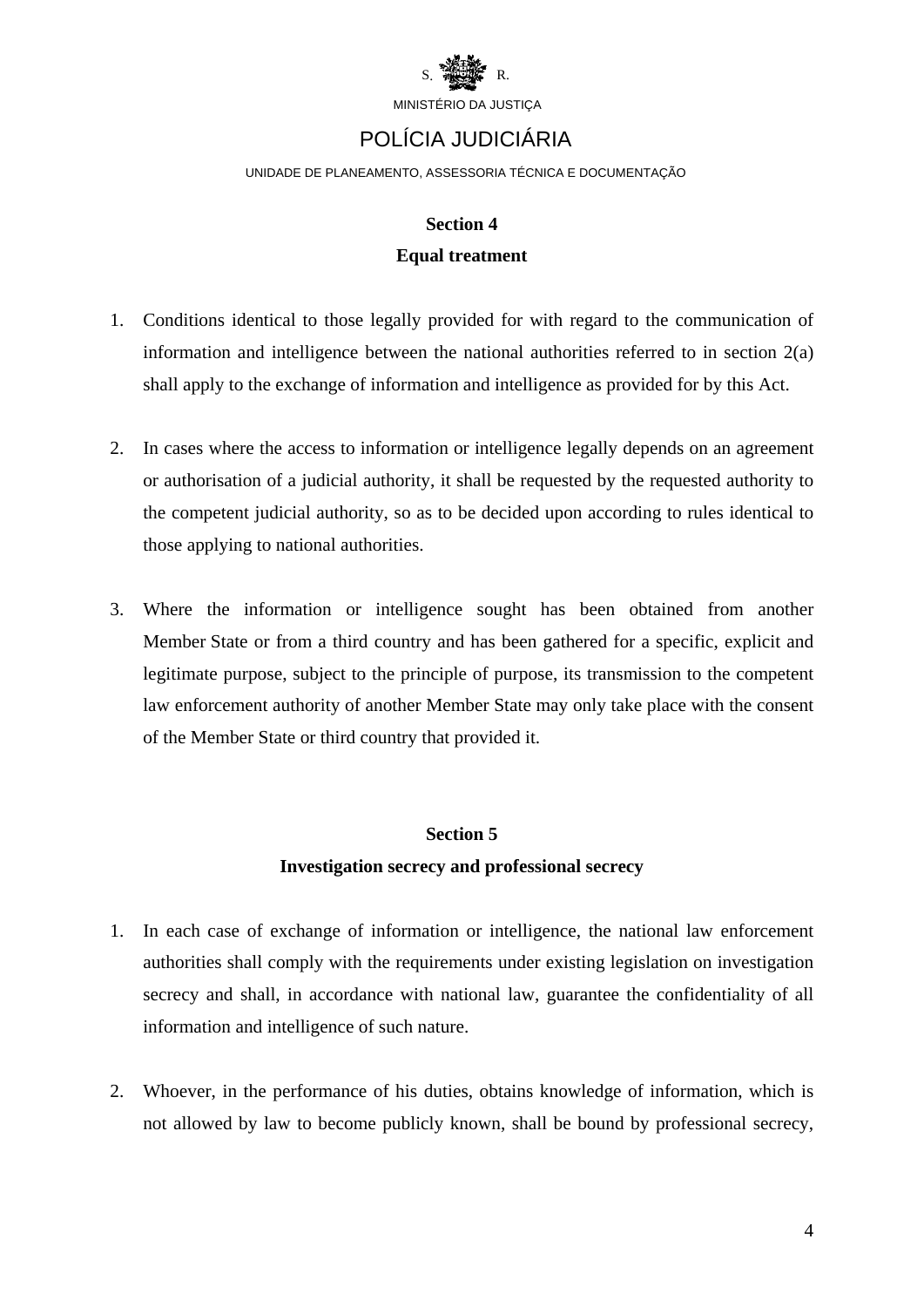

## POLÍCIA JUDICIÁRIA

UNIDADE DE PLANEAMENTO, ASSESSORIA TÉCNICA E DOCUMENTAÇÃO

pursuant to the provisions of sections 17(1) and (4) of the Act on the Protection of Personal Data.

### **CHAPTER II**

#### **Exchange of information and intelligence**

#### **Section 6**

#### **Provision of information and intelligence**

- 1. Information and intelligence shall be provided for the purposes of detection, prevention or investigation of an offence:
	- (a) at the request of a competent law enforcement authority, acting in accordance with the powers conferred upon it by national law, conducting a criminal investigation or a criminal intelligence operation;
	- (b) spontaneously, pursuant to the provisions of section 11 of this Act.
- 2. Information or intelligence shall also be exchanged with Europol and Eurojust, insofar as the exchange refers to an offence or a criminal activity within their mandate, pursuant to the provisions as defined by the existing instruments on their corresponding duties and powers.

## **Section 7 Requests for information and intelligence**

1. The request shall: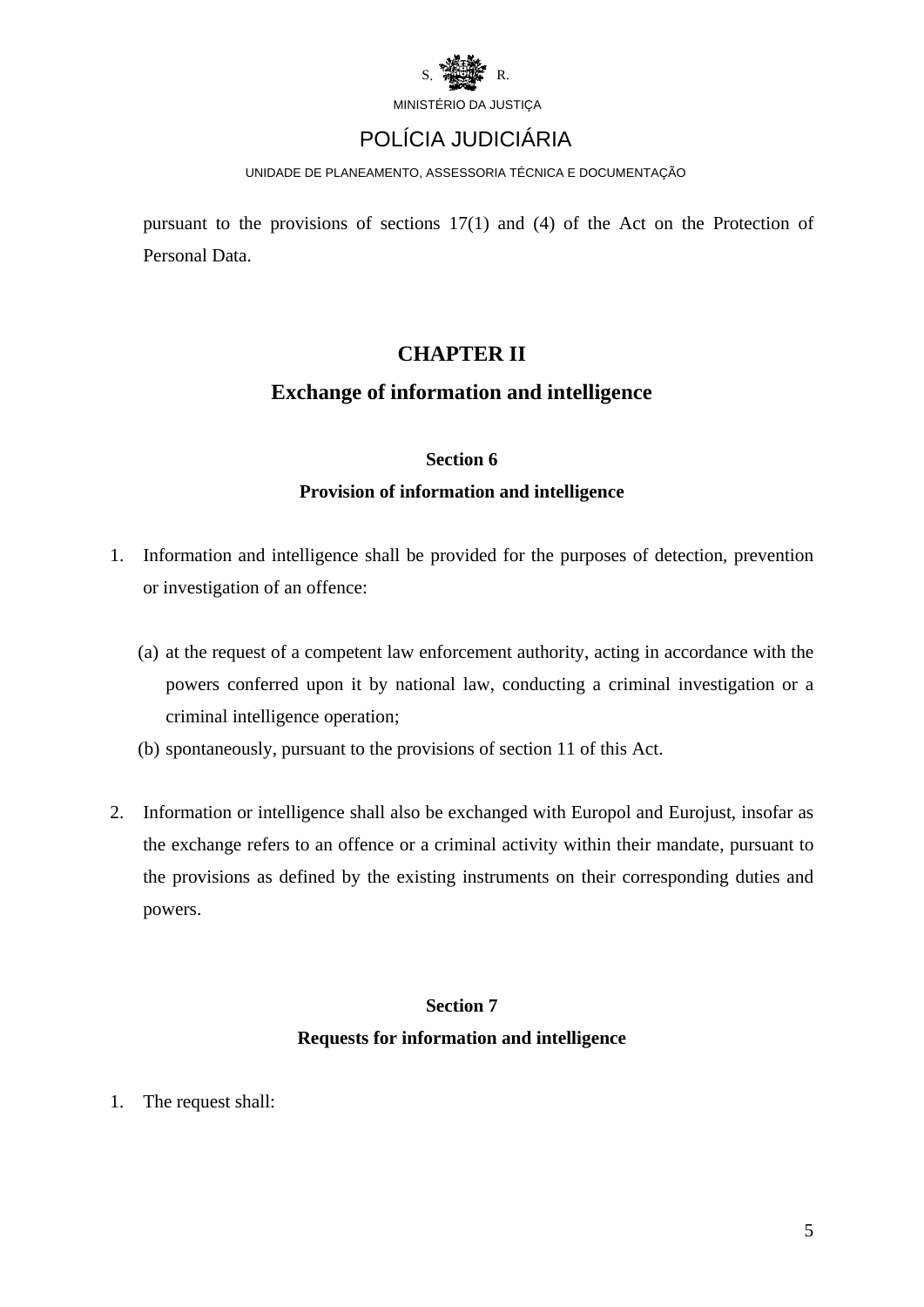

## POLÍCIA JUDICIÁRIA

UNIDADE DE PLANEAMENTO, ASSESSORIA TÉCNICA E DOCUMENTAÇÃO

- (a) set out the factual reasons to believe that the requested authority has relevant information and intelligence;
- (b) explain the purpose for which the information and intelligence is sought and the connection between the purpose and the person who is the subject of the information and intelligence.
- 2. The requests for information and intelligence shall contain at least the information set out in Annex B.

#### **Section 8**

#### **Time limits for the provision of information and intelligence**

- 1. Urgent requests for information and intelligence concerning the offences referred to in section 2(2) of Act no. 65/2003 of 23 August 2003, shall be responded to within at most eight hours, when the requested information or intelligence is held in a database directly accessible by the requested authority; whenever this is not possible, the following rules shall apply:
	- (a) if it is not possible to respond within eight hours, the requested authority shall state the reasons for such impossibility on the form set out in Annex A;
	- (b) where the provision of the information or intelligence requested within the period of eight hours puts a disproportionate burden on the requested authority, it may postpone the transmission of such information or intelligence, and immediately report this postponement to the requesting authority, providing the requested information or intelligence as soon as possible, but no later than within three days.
- 2. Non-urgent requests for information or intelligence concerning the offences referred to in section 2(2) of Act no. 65/2003 of 23 August 2003, shall be responded to within at most one week, when the requested information or intelligence is held in a database directly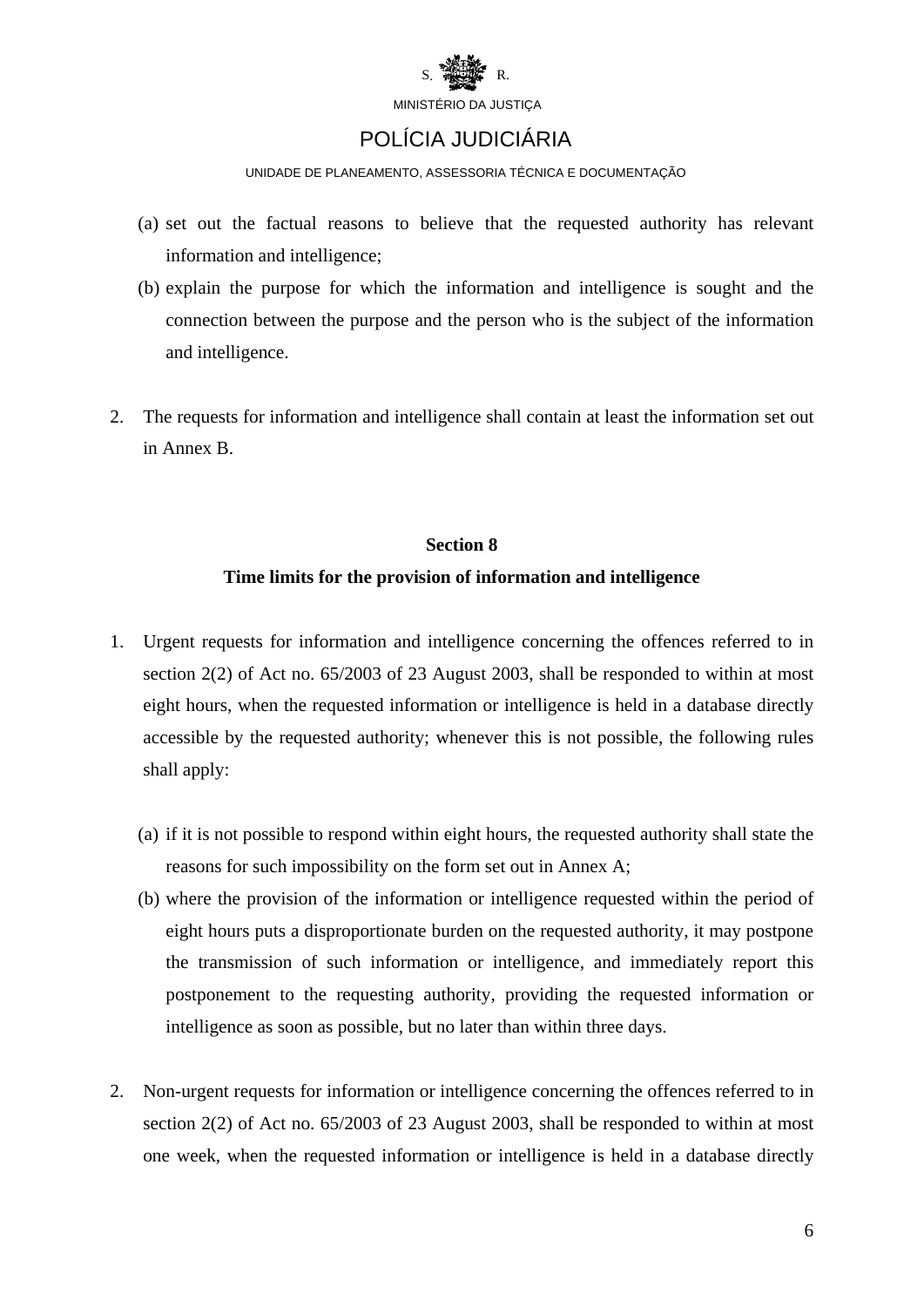

## POLÍCIA JUDICIÁRIA

#### UNIDADE DE PLANEAMENTO, ASSESSORIA TÉCNICA E DOCUMENTAÇÃO

accessible by the requested authority; whenever this is not possible, the requested authority shall state the reasons for such impossibility on the form set out in Annex A.

3. In all other cases, the information or intelligence sought shall be communicated to the requesting authority within 14 days; whenever this is not possible, the reasons for such impossibility shall be stated on the form set out in Annex A.

### **Section 9 Refusal to transmit information or intelligence**

- 1. Without prejudice to the application of the provisions of section 4(1), provision of information or intelligence may be refused if there are factual reasons to assume that the provision of the information or intelligence would:
	- (a) harm essential national security interests of the Portuguese Republic; or
	- (b) jeopardise the success of an ongoing investigation or criminal intelligence operation, or the safety of individuals; or
	- (c) clearly be disproportionate or irrelevant with regard to the purposes for which it has been requested.
- 2. Where the request pertains to an offence punishable by a term of imprisonment of one year or less under Portuguese law, the requested authority may refuse to provide the information or intelligence sought.
- 3. Provision of information or intelligence shall always be refused if the competent judicial authority has not authorised the access and exchange requested pursuant to section 4(3).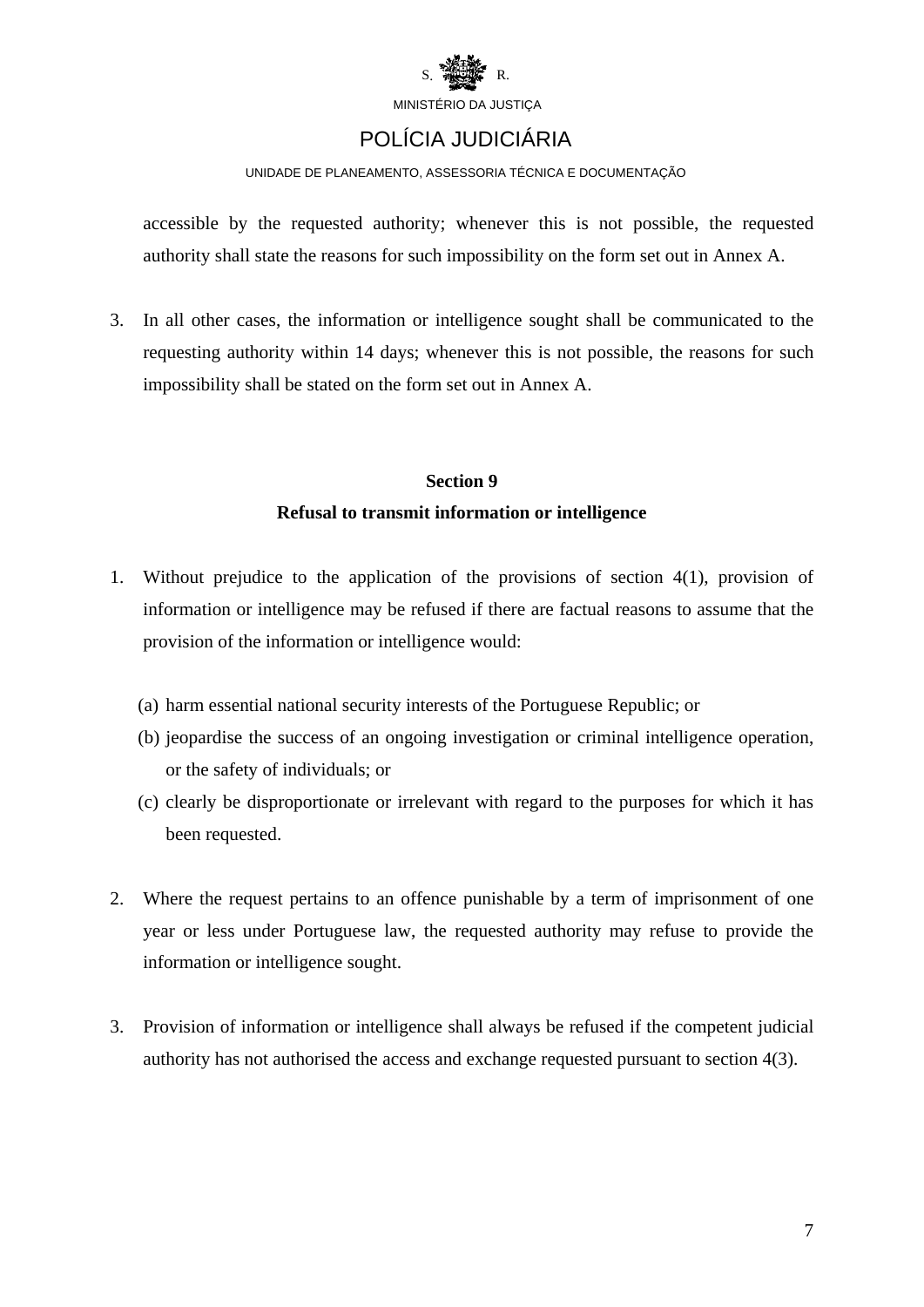

## POLÍCIA JUDICIÁRIA

UNIDADE DE PLANEAMENTO, ASSESSORIA TÉCNICA E DOCUMENTAÇÃO

#### **Section 10**

#### **Communication channels and working language**

- 1. Exchange of information and intelligence under this Act shall take place via the Sirene, Interpol or Europol bureaus.
- 2. Any of the working languages provided for in the legal instruments offering a framework for the functioning of the bureaus referred to in the previous subsection may be used.
- 3. The Secretary-General of the Internal Security System is responsible for guaranteeing that the authorities to whom this Act applies have access to the information and intelligence, according to their needs and powers, without prejudice to the provisions of section 15(4) of Act no. 49/2008 of 27 August 2008.

### **Section 11 Spontaneous exchange of information and intelligence**

- 1. Without prejudice to the provisions of section 8, the national authorities provided for in section 2(a) shall, without prior request, provide the competent law enforcement authorities of other Member States concerned with information and intelligence in cases where there are factual reasons to believe that this information and intelligence could assist in the detection, prevention or investigation of the offences referred to in section 2(2) of Act no. 65/2003 of 23 August 2003.
- 2. The provision of information and intelligence shall be limited to what is deemed relevant and necessary for the successful detection, prevention or investigation of the offence or criminal activity in question.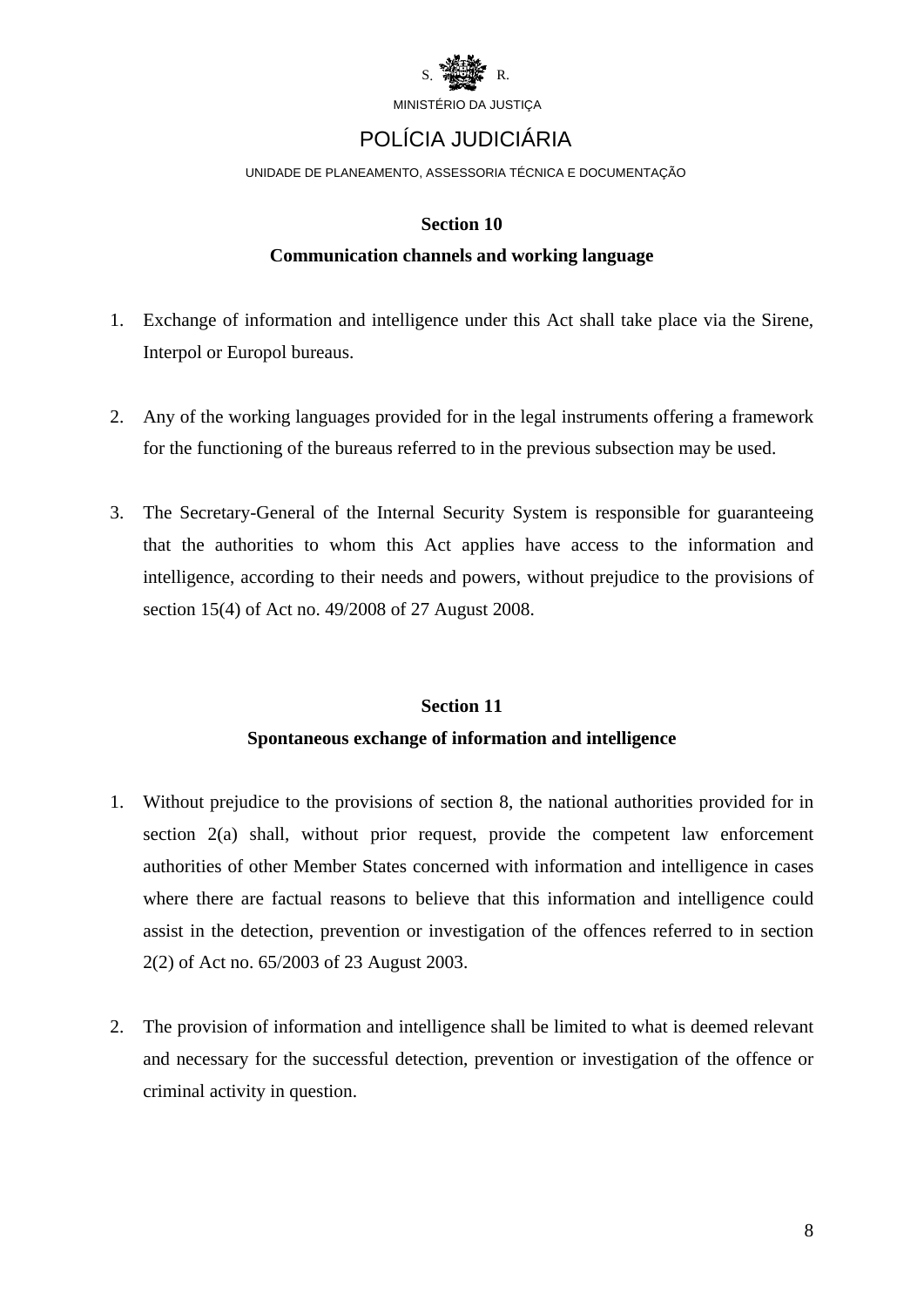

## POLÍCIA JUDICIÁRIA

UNIDADE DE PLANEAMENTO, ASSESSORIA TÉCNICA E DOCUMENTAÇÃO

### **CHAPTER III**

#### **Data protection**

### **Section 12**

#### **Applicable regime**

- 1. Before their actual transmission, the information and intelligence sought remain subject to existing legislation to ensure their protection.
- 2. The rules provided for using the communication channels referred to in section 10(1) apply to the procedure on exchange of information and intelligence provided for by this Act.
- 3. The use of information and intelligence which has been exchanged directly or bilaterally under this Act shall be subject to the national data protection provisions of the receiving Member State, where they shall be subject to the same data protection rules as if they had been gathered in that Member State.
- 4. In those cases in which Portugal is the requested Member State, the personal data shall be protected in accordance with the provisions of the Act on the Protection of Personal Data.

### **Section 13 Limits for use**

1. The information and intelligence, including personal data, provided under this Act may be used by the requesting authorities solely for the purposes for which they have been supplied or for preventing an immediate and serious threat to public security.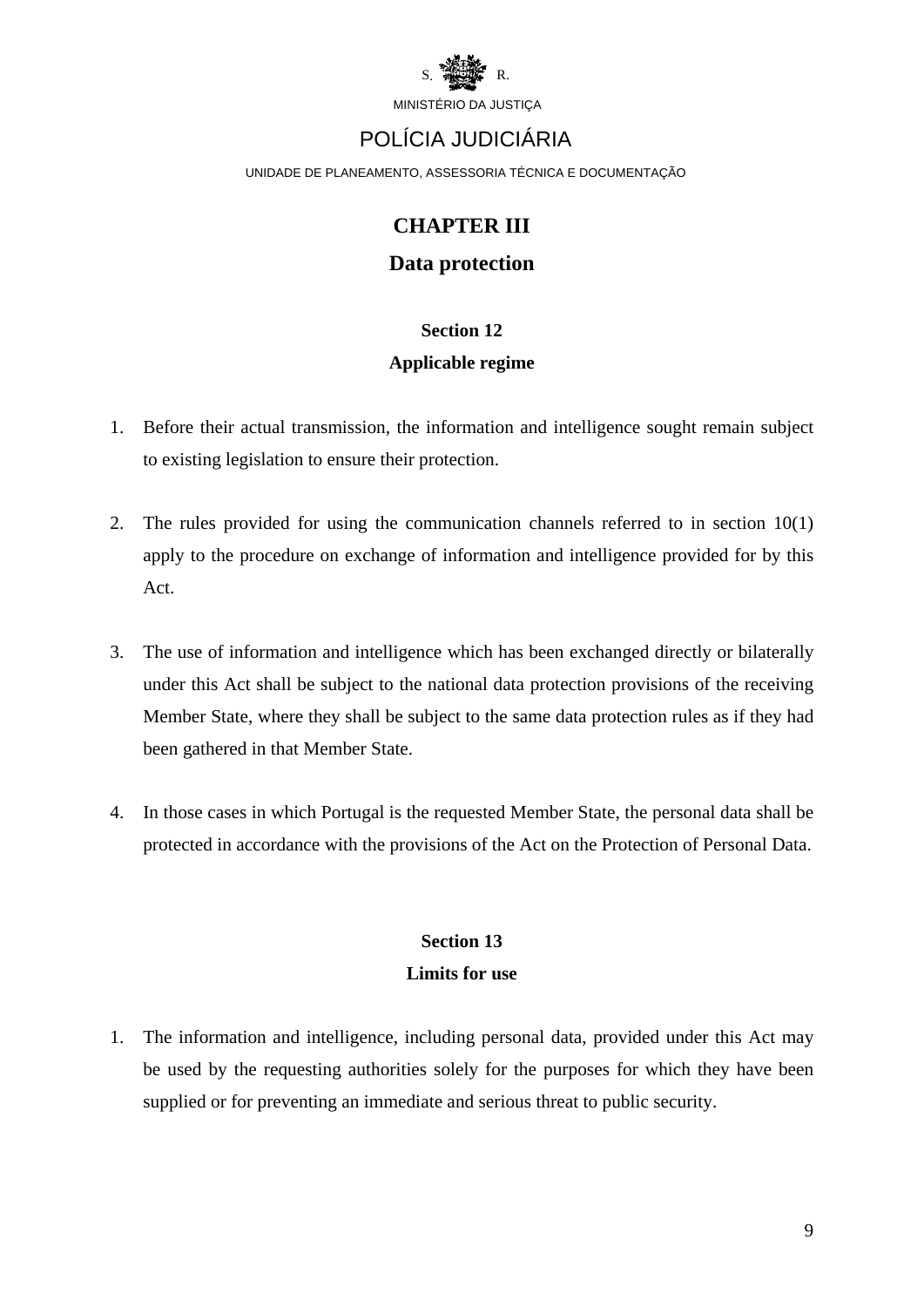

## POLÍCIA JUDICIÁRIA

#### UNIDADE DE PLANEAMENTO, ASSESSORIA TÉCNICA E DOCUMENTAÇÃO

- 2. When providing information and intelligence in accordance with this Act, the competent national authority may, pursuant to the existing legal framework, impose conditions on the use of that information and intelligence by the authority they have been supplied to.
- 3. Conditions may also be imposed on communicating the result of the criminal investigation or criminal intelligence operation within which the exchange of information and intelligence took place, as well as on the further use and processing of the transmitted information and intelligence.
- 4. Possible transfer to third countries of information and intelligence supplied under this Act shall take place only if adequate protection in the field in question is ensured, with specific national legislation in place and independent authorities to guarantee application thereof.

### **Section 14 Communication by electronic means**

- 1. Where technical conditions allow for it, data communication to the requesting authorities may be performed by electronic means.
- 2. In case data communication under the previous subsection is performed, subsequent remittance on a physical medium is no longer required.
- 3. Authorities receiving a request under this Act shall adopt adequate technical and organisational measures to protect the personal data from accidental or illegal destruction, accidental loss, unauthorised changes, disclosure or access, namely when processing thereof implies their transmission via a network or making them available by granting automated direct access, as well as from any other form of illicit processing, and shall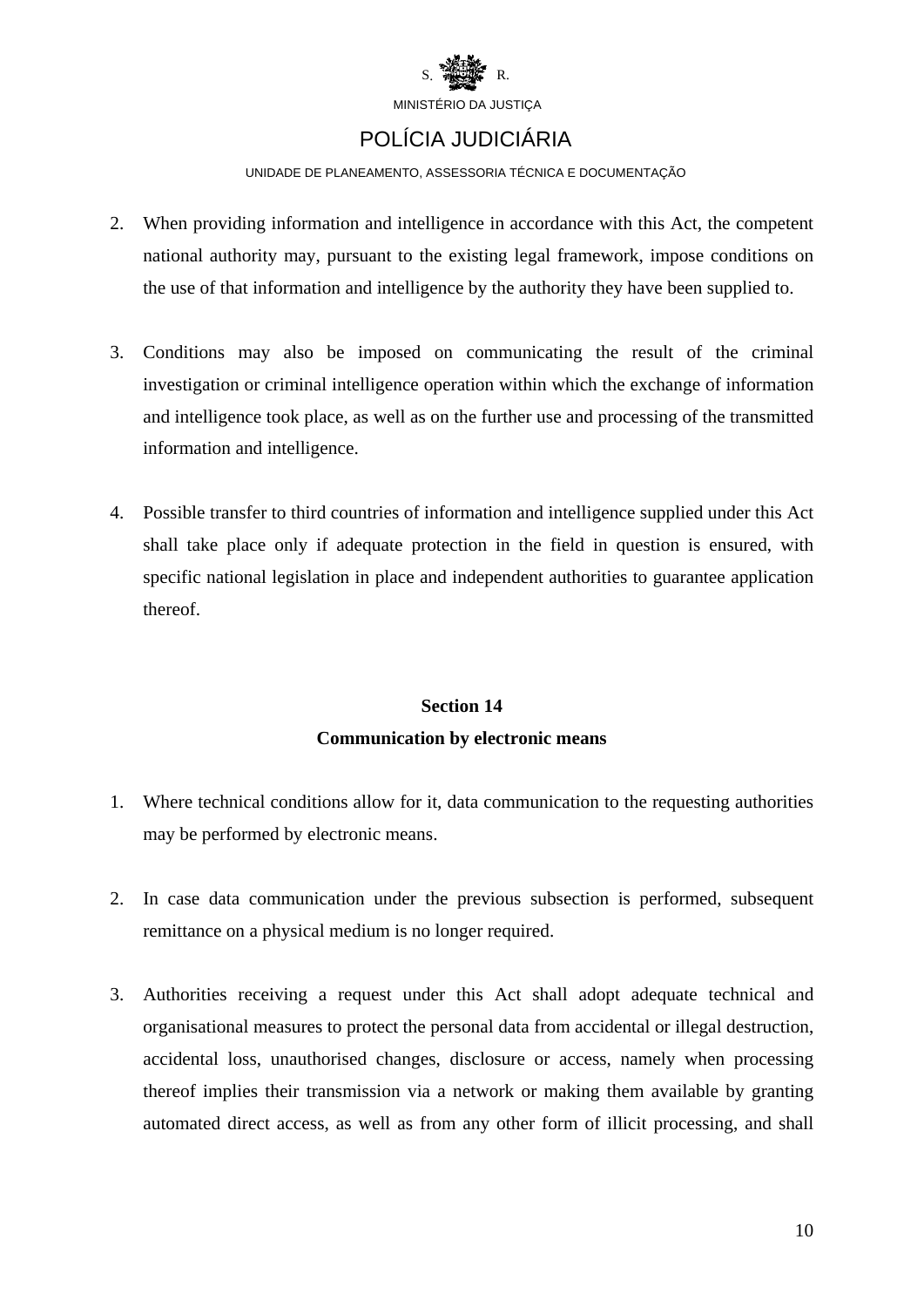

## POLÍCIA JUDICIÁRIA

#### UNIDADE DE PLANEAMENTO, ASSESSORIA TÉCNICA E DOCUMENTAÇÃO

prevent data from being consulted, modified, deleted, added, destroyed or communicated in any way not permitted by this Act.

- 4. As regards automated data processing, measures shall be adopted:
	- (a) to prevent any unauthorised person from having access to the equipment used for processing personal data (control of access to equipment);
	- (b) to prevent data media from being read, copied, modified or removed by an unauthorised person (control of data media);
	- (c) to prevent the unauthorised introduction of data into the archive, as well as any unauthorised knowledge, modification or elimination of personal data inserted into the archive (control of data archive);
	- (d) to prevent the automated data processing systems from being used by unauthorised persons by means of data transmission equipment (control of use);
	- (e) to guarantee that the persons authorised to use the automated data processing system have access only to the data covered by their access authorisation (control of access to data);
	- (f) to guarantee that it is possible to check and establish to which authorities the personal data were or may be transmitted or supplied by means of data communication equipment (control of transmission);
	- (g) to guarantee that it is possible to check and establish *a posteriori* what data have been introduced into the automated data processing systems, when and by whom (control of data introduction);
	- (h) to prevent an unauthorised person from reading, copying, modifying or deleting the personal data during both the transfer of personal data and the transport of data media (control of transport);
	- (i) to ensure that the systems used may be repaired in case of a failure (recovery of equipment);
	- (j) to ensure that the system operates, that operating errors are reported (reliability) and that the data stored are not distorted by any system operating errors (integrity).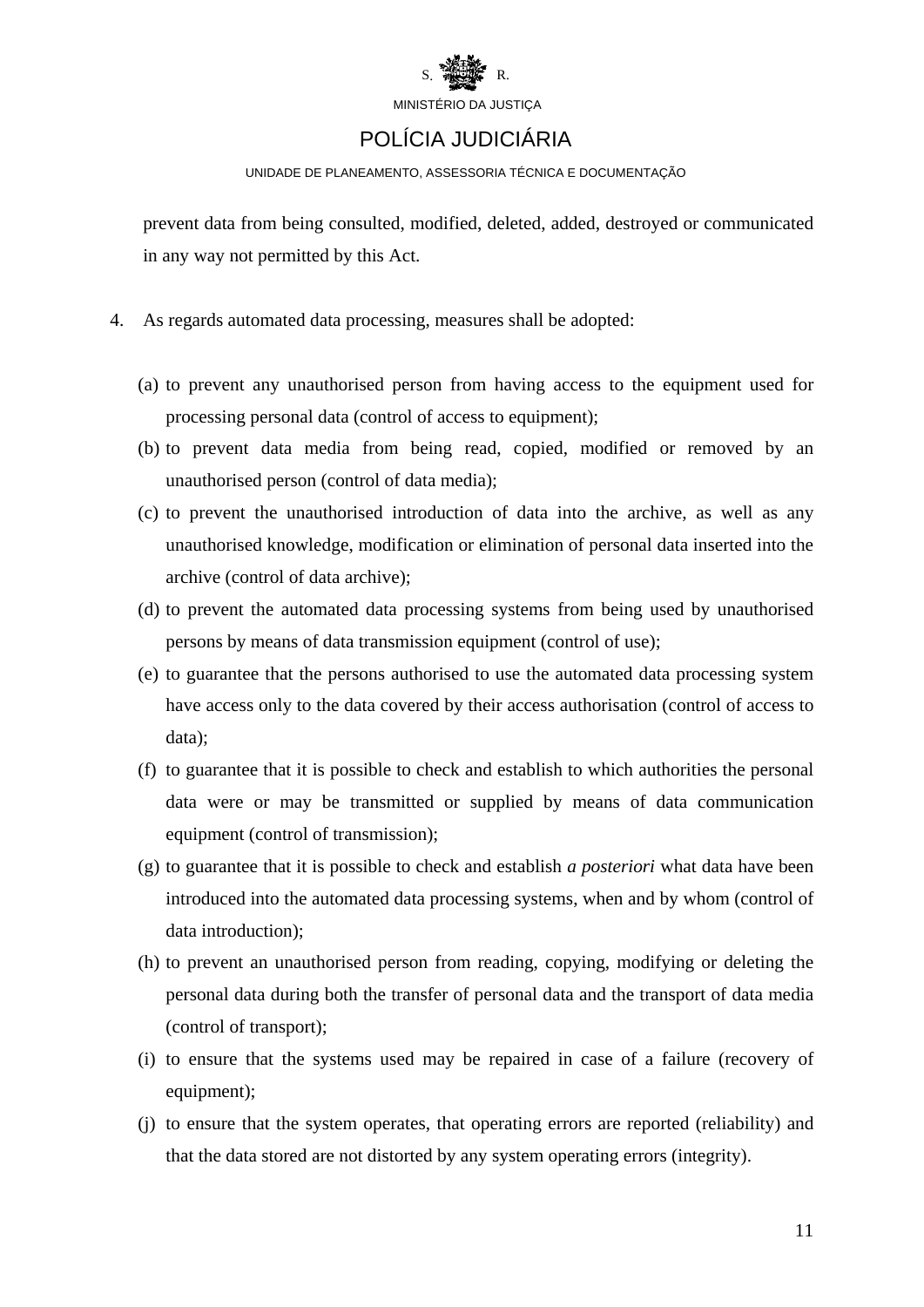

## POLÍCIA JUDICIÁRIA

UNIDADE DE PLANEAMENTO, ASSESSORIA TÉCNICA E DOCUMENTAÇÃO

### **Section 15 National Data Protection Commission**

The National Data Protection Commission supervises the data communication and other operations provided for in this Act, and may perform audits on the procedures and platforms for technological support used, as well as exercise any other supervisory powers provided for by existing legislation.

### **CHAPTER IV**

### **Final provisions**

## **Section 16 Extension of application**

The provisions of this Act apply *mutatis mutandis* to the communication of information and intelligence between national criminal police bodies.

### **Section 17**

#### **Access by judicial authorities**

The regime provided for by this Act shall not affect the application of the provisions of section 11(3) of Act no. 49/2008 of 29 August 2008, and the competent judicial authorities may, at any time and regarding any case under their responsibility, access the corresponding information and intelligence.